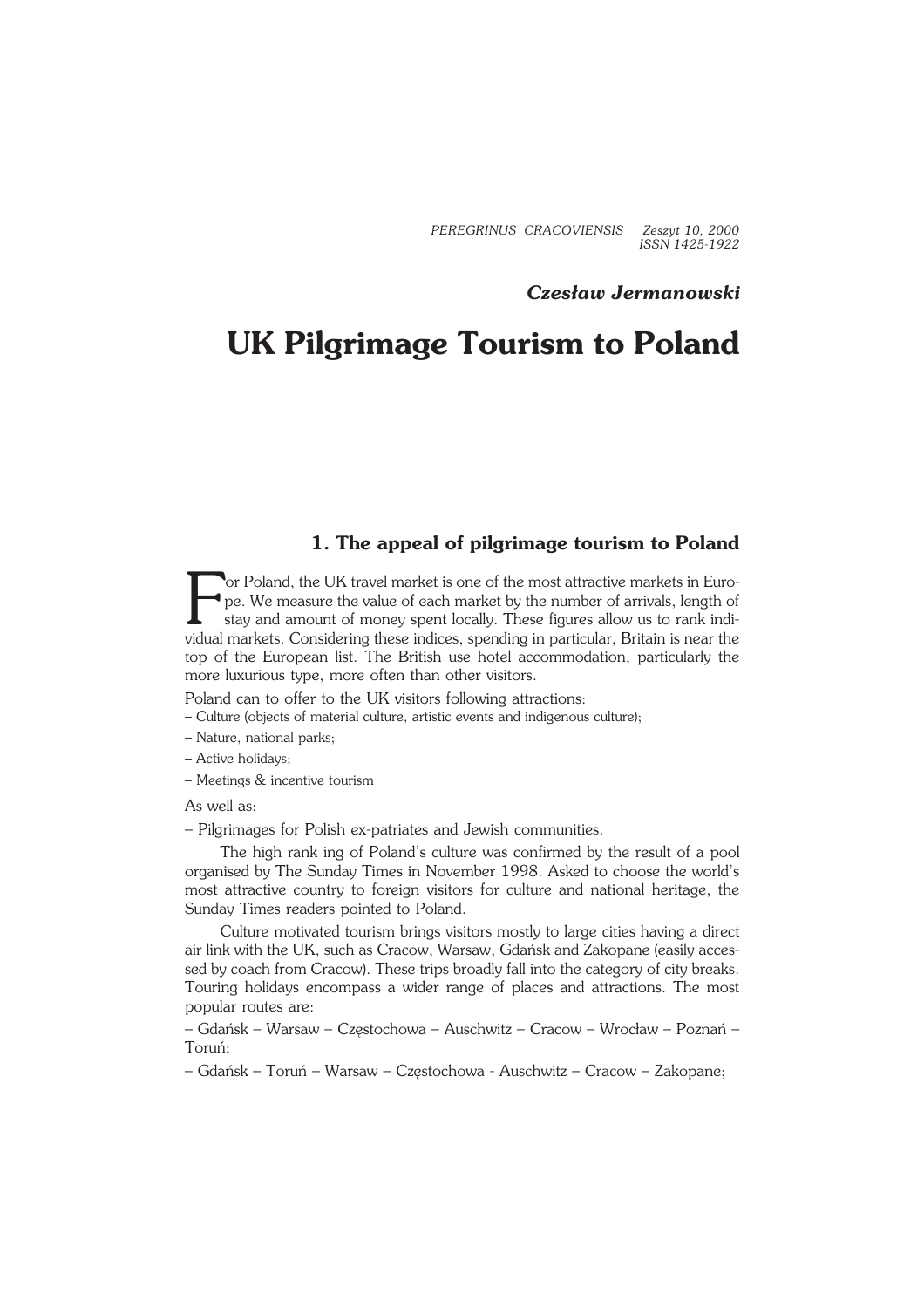- Warsaw Zakopane Cracow Auschwitz Częstochowa;
- Wrocław Cracow Auschwitz Zakopane;
- Berlin Poznań Warsaw;
- Cracow Łagiewniki Auschwitz Wadowice Kalwaria Zebrzydowska Zakopane.

City breaks and touring holidays almost invariably include visits to cultural sites, usually associated with religious themes. These may be churches, monasteries and places of worship related to the Roman−Catholic faith, such as Częstochowa, Licheń, Łagiewniki, Cracow, Wadowice, Warsaw (the grave of Father J. Popiełusz− ko), Gdańsk, Święta Lipka.

UK visitors, being predominantly of Anglican rather than Catholic denomina− tion, are infrequently motivated to come to Poland for pilgrimages. Nevertheless, while visiting Poland they are very keen to see the great monuments of the Roman− Catholic Church.

The major segment of the UK market showing interest in pilgrimage trips belongs to the Polish ex−patriates resident here. The number of trips to Poland made by ex−patriate Poles peaked during the 1960s, 1970s and 1980s. During these years they mostly arrived in organised groups.

Currently the number of tourists travelling in groups is decreasing, as more people prefer to come on the individual basis. Only a few Catholic centres in the UK organise trips to Poland for groups of 40−50 people to places such as Często− chowa, Łagiewniki and Licheń.

#### **2.1 Organisers and promotion**

In May 2000 the Marian Fathers Centre is organising a trip to pilgrimage sites. The visit has been publicised by placing advertising spots in such publications as "Zwiastun Miłosierdzia" and English language papers – "Catholic Herald" and "Catholic Times".

In this particular case the offer is aimed at the British market, but also at members of the resident Polish community. If a pilgrimage is meant to attract mainly members of the local Polish community, then the usual parish "information channels" are supplemented by advertising in the "Polish Daily", the largest Polish paper with 5000 circulation.

Pilgrimage motivation is also supported by the Polish national Tourist Office through advertising in the "Catholic Herald" and additionally through:

- Day− to−day distribution of promotional materials;
- Presentation of posters and materials at travel shows;
- Presentations at seminars for the travel trade.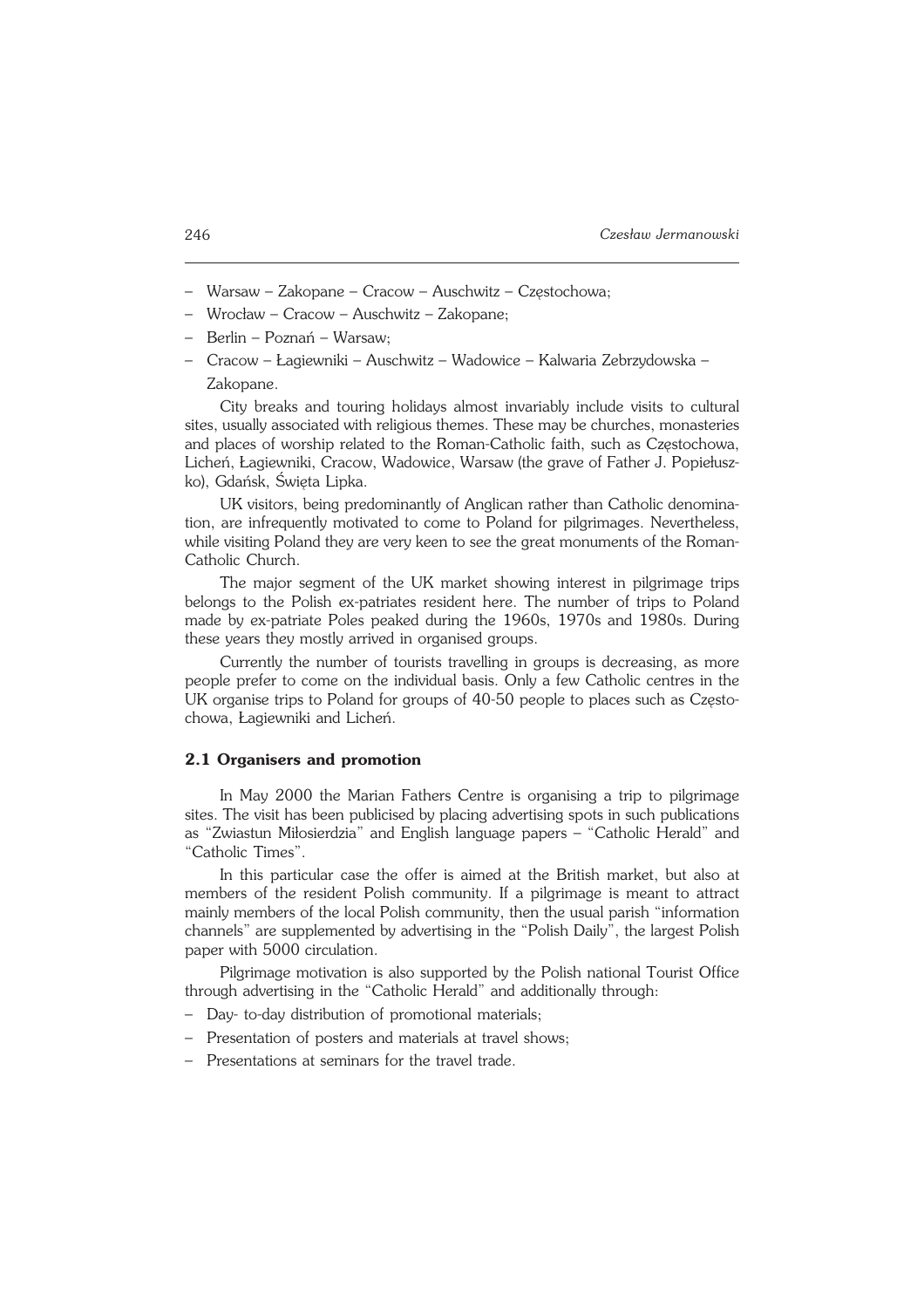Tour operators offering in their catalogues trips to Jasna Góra promote Czę− stochowa and the Jasna Góra monastery in the course of the usual advertising. For instance, this is how Page & Moy, a major UK tour operator, advertised in January 2000 in Western Mail (Cardiff) their tours of Warsaw, Berlin and Cracow, which last ten days and cost Ł749.00. The itinerary includes sightseeing the three cities, with a highlight on the visit to the Jasna Góra monastery and a Chopin concert in Warsaw. It may not be a typical pilgrimage, still in a broad sense it fulfils this aim too.

Similarly, the March issue of The Belfast Telegraph Travel carried advertising aimed at the residents of Northern Ireland for a trip from Belfast to Warsaw, Cra− cow, Jasna Góra and Wrocław. Duration: ten days, price: Ł869.00.

It is interesting to note that both offers do not make a mention the town of Częstochowa, only Jasna Góra, the site of the monastery.

At present, Jasna Góra as a destination for UK tourists is featured by the following tour operators:

- Donnybrook Travel
- Macunia Travel
- Concord Travel
- Polorbis ravel
- Bogdan Travel
- STA Travel
- Page & Moy
- Fregata (till January 2000)
- Rosary Pilgrimage Apostolate in the Fantastic Catholic Pilgrimages catalogue.

The Rosary Pilgrimage Apostolate specialises in organising pilgrimage tours. They feature Poland in their catalogue under the "Poland & Divine Mercy" slogan. The tour programme includes Craców, Łagiewniki, Auschwitz, Wadowice, Kalwaria Zebrzydowska and Zakopane, last eight days and costs Ł559.00.

### **2.2 Attracting the Jewish community**

The Jewish community in the UK can be seen as a yet untapped potential for religious motivated tours. Members of the community, due to their social position and wealth, belong to the higher strata of the British society. In 1999, out of over 26 000 quires received from the public by the Polish National Tourist Office in London, one half was related to cultural tourism, with 14% callers enquiring about Holocaust trips. Henceforward, a large number of queries were related to Auschwitz and other former concentration camps: Majdanek, Treblinka and Stuthoff.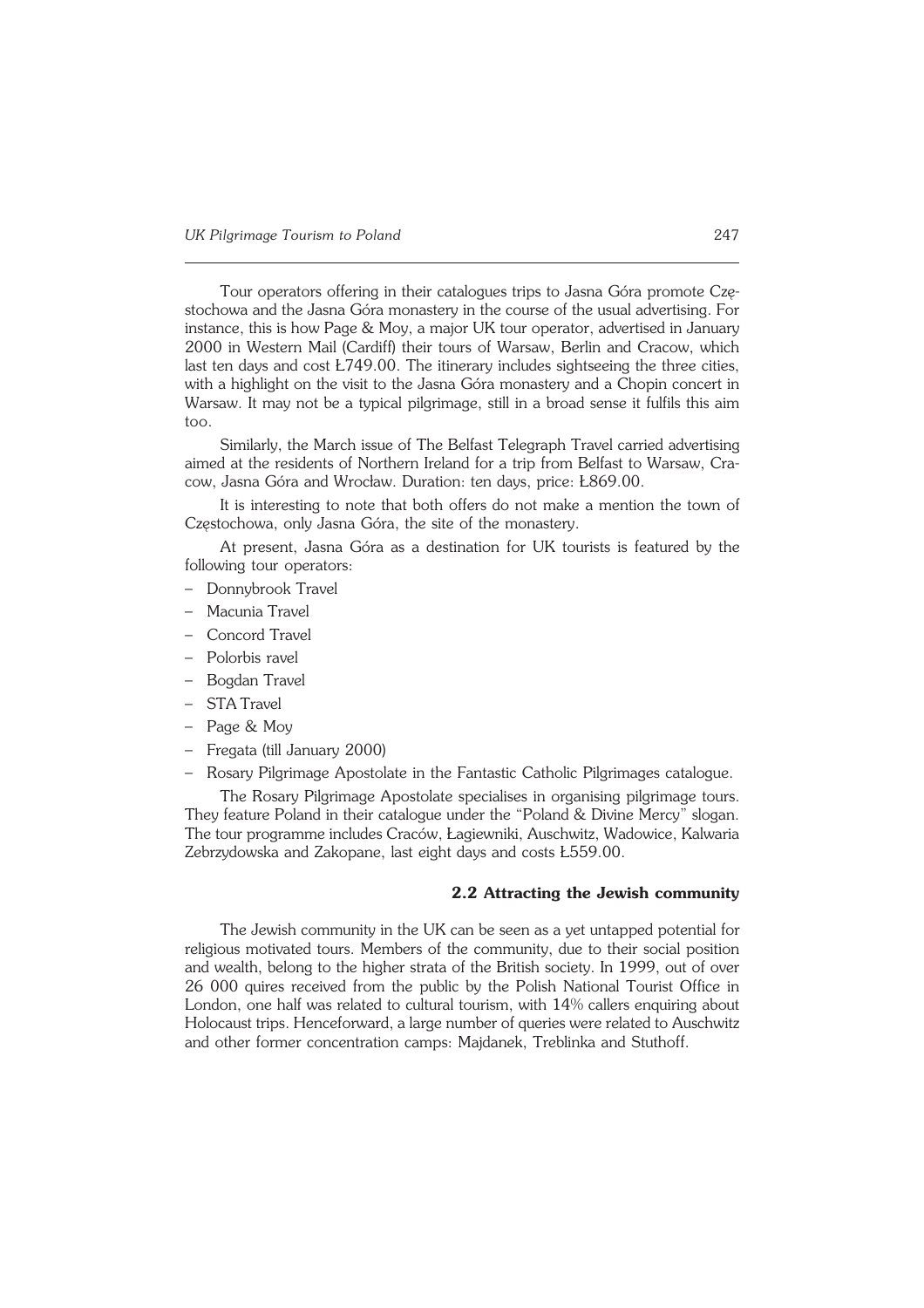At present, Jews travel to Poland mainly to visit places of martyrdom during World War II. Apart from the former concentration camps, they also show interest in former ghettos and cemeteries, mainly in cities such as Cracow, Warsaw and Łódz. Recently more visits have been made to holy places, such as Kock, Góra Kalwaria, Kozienice, Leżajsk and Rymanów, associated with the lives of the famous Chassidic rabbis.

In order to attract more Jewish visitors to Poland the Polish National Tourist Office in London aims to increase contacts with those tour operators who speciali− se in such type of travel and understand the requirements of this market segment.

The leading tour operator, Peltrours, receives support of the Polish NTO, i.a. through advertisement of tourism to Poland in the Jewish Chronicle.

It is the aim of the Polish NTO to attract tourists coming to Poland for reasons of Jewish history, culture and religion, also to visit other places significant for Po− land's history as a whole. Although some progress has been made, we are not oblivious of the particularly sensitivity of the Jewish community to the current deve− lopments on the social and political scene in Poland.

Another major problem is the lack of a comprehensive offer for kosher food. Only some of Poland's leading hospitality centres can offer adequate menus for this type of clientele. This poses a problem for the expansion of the programme to Poland's smaller towns. Inadequate supply of accommodation in the towns favoured by Jewish visitors is another problem.

Moreover, the Polish NTO should step up its promotional effort in order to make Poland more attractive to this group of visitors.

## **3. Conclusions**

- 1. To increase the number of pilgrimage trips more effort is required to promote religious themes in conjunction with local attractions.
- 2. Promotional materials are required to provide information on such subjects as:
- maps with routes for pilgrimages;
- maps with Jewish interest sites;
- brochure for holy places;
- brochure for Jewish interest sites;
- posters;
- video cassettes;
- CD−ROMS for presentations.
- 3. Presentations should be organised for parish clergy responsible for organising pilgrimages.